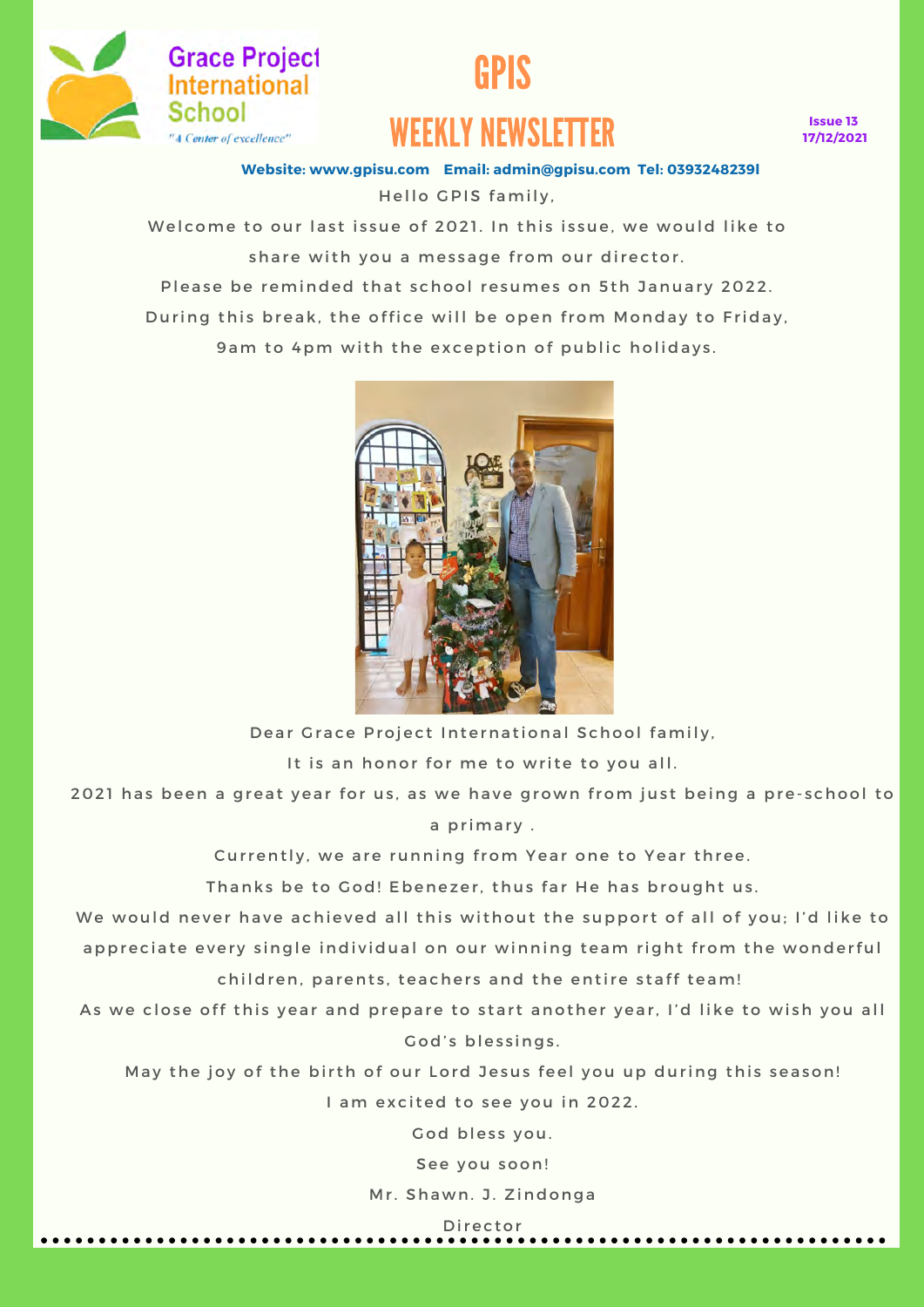## **Our end of Year Christmas get together in pictures!**